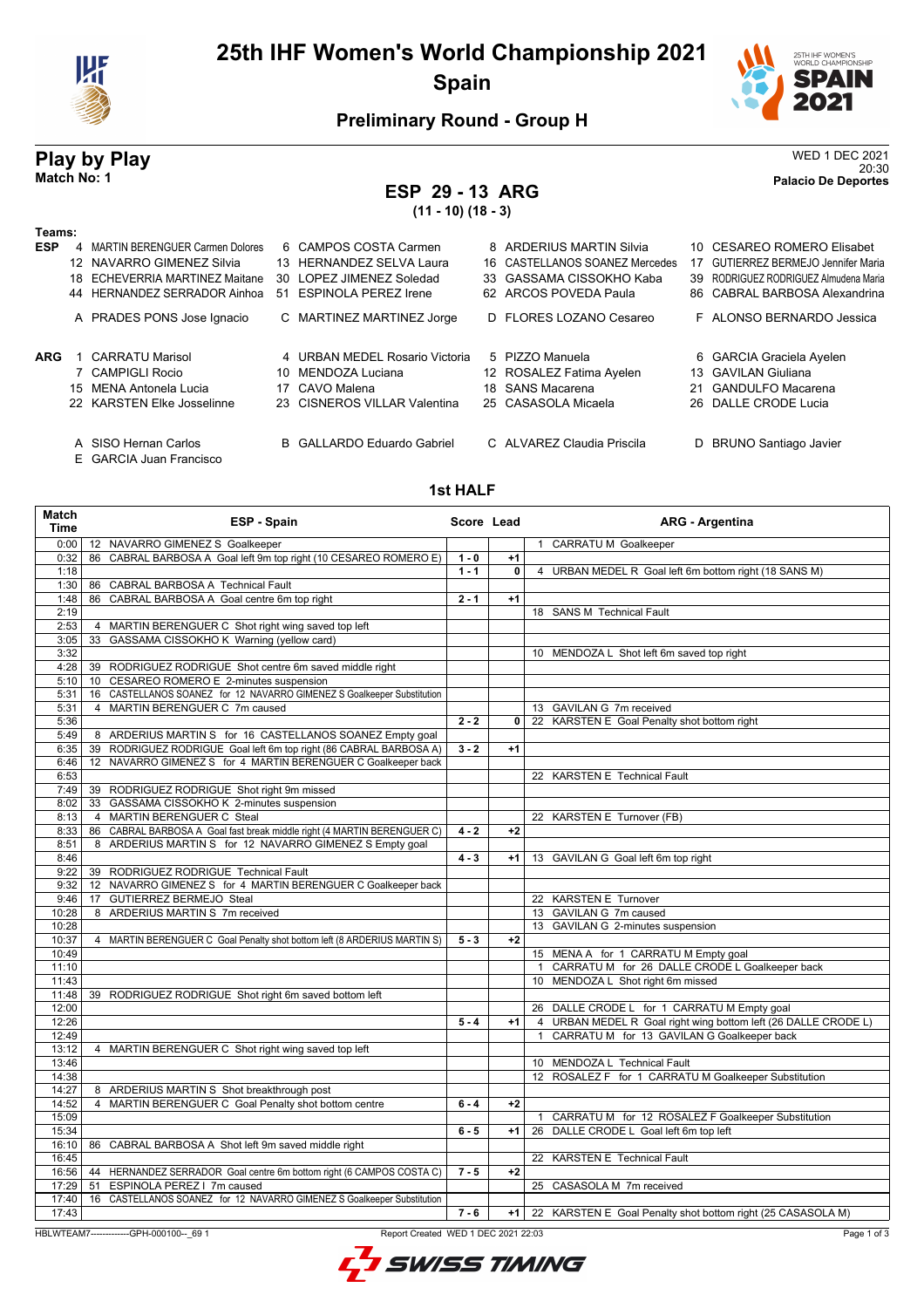

**25th IHF Women's World Championship 2021 Spain**



### **Preliminary Round - Group H**

# **Play by Play** WED 1 DEC 2021

20:30 **Match No: 1 Palacio De Deportes**

#### **ESP 29 - 13 ARG (11 - 10) (18 - 3)**

#### **1st HALF**

| <b>Match</b><br><b>Time</b> | ESP - Spain                                                                | Score Lead |      | <b>ARG - Argentina</b>                                 |
|-----------------------------|----------------------------------------------------------------------------|------------|------|--------------------------------------------------------|
| 18:05                       | 12 NAVARRO GIMENEZ S for 16 CASTELLANOS SOANEZ Goalkeeper Substitution     |            |      |                                                        |
| 18:40                       | 6 CAMPOS COSTA C Goal left 6m middle left (86 CABRAL BARBOSA A)            | $8 - 6$    | $+2$ |                                                        |
| 19:20                       |                                                                            | $8 - 7$    | $+1$ | 17 CAVO M Goal right 6m middle left (22 KARSTEN E)     |
| 19:29                       | GUTIERREZ BERMEJO Goal left wing top right (86 CABRAL BARBOSA A)<br>17     | $9 - 7$    | $+2$ |                                                        |
| 20:46                       | CABRAL BARBOSA A 7m caused<br>86                                           |            |      | 17 CAVO M 7m received                                  |
| 20:46                       | 86 CABRAL BARBOSA A 2-minutes suspension                                   |            |      |                                                        |
| 20:46                       |                                                                            |            |      | 22 KARSTEN E Penalty shot saved bottom left            |
| 21:06                       | 62 ARCOS POVEDA P for 12 NAVARRO GIMENEZ S Empty goal                      |            |      |                                                        |
| 21:30                       | ESPINOLA PEREZ   Shot left 9m saved middle left<br>51                      |            |      |                                                        |
| 21:38                       |                                                                            | $9 - 8$    | $+1$ | 22 KARSTEN E Goal fast break middle left (1 CARRATU M) |
| 22:14                       | ESPINOLA PEREZ I Shot centre 6m post<br>51                                 |            |      |                                                        |
| 22:19                       | NAVARRO GIMENEZ S for 62 ARCOS POVEDA P Goalkeeper back<br>12 <sup>2</sup> |            |      |                                                        |
| 22:38                       |                                                                            |            |      | 25 CASASOLA M Shot breakthrough saved middle right     |
| 23:04                       |                                                                            |            |      | <b>Technical Fault</b>                                 |
| 23:38                       | A PRADES PONS J Warning (yellow card) bench punishment                     |            |      |                                                        |
| 23:55                       |                                                                            |            |      | Team timeout                                           |
| 24:35                       |                                                                            |            |      | 13 GAVILAN G Technical Fault                           |
| 25:15                       | 62 ARCOS POVEDA P Shot left 6m post                                        |            |      |                                                        |
| 25:22                       | HERNANDEZ SERRADOR 7m received<br>44                                       |            |      | 25 CASASOLA M 7m caused                                |
| 25:33                       | 4 MARTIN BERENGUER C Goal Penalty shot top left (44 HERNANDEZ SERRADOR)    | $10 - 8$   | $+2$ |                                                        |
| 26:08                       |                                                                            | $10 - 9$   | $+1$ | 17 CAVO M Goal breakthrough middle left                |
| 26:43                       | 4 MARTIN BERENGUER C Turnover                                              |            |      | 22 KARSTEN E Steal                                     |
| 27:25                       | <b>ESPINOLA PEREZ   Block</b><br>51                                        |            |      | 25 CASASOLA M Shot centre 9m blocked                   |
| 27:46                       |                                                                            |            |      | Turnover bench/team                                    |
| 27:50                       | 6 CAMPOS COSTA C Goal fast break middle right (44 HERNANDEZ SERRADOR)      | $11 - 9$   | $+2$ |                                                        |
| 28:21                       | HERNANDEZ SERRADOR 7m caused<br>44                                         |            |      | 17 CAVO M 7m received                                  |
| 28:36                       |                                                                            | $11 - 10$  | $+1$ | 5 PIZZO M Goal Penalty shot bottom left (17 CAVO M)    |
| 29:32                       | MARTIN BERENGUER C Shot right 6m missed<br>4                               |            |      |                                                        |
| 29:59                       |                                                                            |            |      | 22 KARSTEN E Shot right 6m saved bottom centre         |

#### **2nd HALF**

| <b>Match</b><br><b>Time</b> | ESP - Spain                                                                     | Score Lead |              | <b>ARG</b> - Argentina                               |
|-----------------------------|---------------------------------------------------------------------------------|------------|--------------|------------------------------------------------------|
| 30:00                       | NAVARRO GIMENEZ S Goalkeeper<br>12                                              |            |              | <b>CARRATU M Goalkeeper</b><br>$\overline{1}$        |
| 31:00                       | 86 CABRAL BARBOSA A 7m caused                                                   |            |              | 17 CAVO M 7m received                                |
| 31:08                       |                                                                                 | $11 - 11$  | 0            | 5 PIZZO M Goal Penalty shot bottom right (17 CAVO M) |
| 31:34                       | 8 ARDERIUS MARTIN S Technical Fault                                             |            |              |                                                      |
| 32:12                       |                                                                                 |            |              | CAVO M Shot left 6m missed<br>17                     |
| 32:12                       | CESAREO ROMERO E 2-minutes suspension<br>10                                     |            |              |                                                      |
| 32:24                       | GASSAMA CISSOKHO K for 12 NAVARRO GIMENEZ S Empty goal<br>33                    |            |              |                                                      |
| 32:46                       | NAVARRO GIMENEZ S for 62 ARCOS POVEDA P Goalkeeper back<br>12                   |            |              |                                                      |
| 32:44                       | ECHEVERRIA MARTINE Shot right wing saved bottom right<br>18                     |            |              |                                                      |
| 32:57                       |                                                                                 |            |              | 5 PIZZO M Shot centre 6m saved middle right          |
| 33:15                       | ECHEVERRIA MARTINE Goal fast break bottom centre (12 NAVARRO GIMENEZ S)<br>18   | $12 - 11$  | $+1$         |                                                      |
| 33:43                       |                                                                                 | $12 - 12$  | $\mathbf{0}$ | 25 CASASOLA M Goal left 6m bottom right (17 CAVO M)  |
| 33:51                       | 62 ARCOS POVEDA P for 12 NAVARRO GIMENEZ S Empty goal                           |            |              |                                                      |
| 34:16                       | NAVARRO GIMENEZ S for 10 CESAREO ROMERO E Goalkeeper back<br>12                 |            |              |                                                      |
| 34:27                       | GASSAMA CISSOKHO K 7m received<br>33                                            |            |              | 22 KARSTEN E 7m caused                               |
| 34:30                       |                                                                                 |            |              | 12 ROSALEZ F for 1 CARRATU M Goalkeeper Substitution |
| 34:30                       | 86 CABRAL BARBOSA A Goal Penalty shot bottom left (33 GASSAMA CISSOKHO K)       | $13 - 12$  | $+1$         |                                                      |
| 34:41                       |                                                                                 |            |              | CARRATU M for 12 ROSALEZ F Goalkeeper Substitution   |
| 36:09                       |                                                                                 |            |              | 22 KARSTEN E Technical Fault                         |
| 37:02                       | 8 ARDERIUS MARTIN S Shot centre 6m saved middle left                            |            |              |                                                      |
| 37:31                       |                                                                                 |            |              | 17 CAVO M Shot breakthrough saved bottom left        |
| 38:05                       |                                                                                 |            |              | 21<br>GANDULFO M 2-minutes suspension                |
| 38:21                       | 8 ARDERIUS MARTIN S Goal breakthrough bottom right                              | $14 - 12$  | $+2$         |                                                      |
| 38:37                       |                                                                                 |            |              | 25 CASASOLA M for 1 CARRATU M Empty goal             |
| 39:34                       |                                                                                 |            |              | CARRATU M for 6 GARCIA G Goalkeeper back             |
| 39:45                       | 8 ARDERIUS MARTIN S Steal                                                       |            |              | 22 KARSTEN E Turnover                                |
| 40:03                       | GASSAMA CISSOKHO K Goal fast break bottom left (18 ECHEVERRIA MARTINE)<br>33    | $15 - 12$  | $+3$         |                                                      |
| 40:28                       |                                                                                 |            |              | 17 CAVO M Shot breakthrough saved middle left        |
| 41:14                       | CABRAL BARBOSA A Shot centre 6m post<br>86                                      |            |              |                                                      |
| 41:18                       | 33 GASSAMA CISSOKHO K Goal left 6m bottom centre                                | $16 - 12$  | $+4$         |                                                      |
| 41:18                       |                                                                                 |            |              | Team timeout                                         |
| 42:11                       |                                                                                 |            |              | <b>KARSTEN E Turnover</b><br>22                      |
| 42:27                       | 62 ARCOS POVEDA P Shot left 6m saved bottom left                                |            |              |                                                      |
| 43:04                       |                                                                                 |            |              | 25 CASASOLA M Turnover                               |
| 43:17                       | 8 ARDERIUS MARTIN S 7m received                                                 |            |              | 25 CASASOLA M 7m caused                              |
|                             | HBLWTEAM7--------------GPH-000100-- 69 1<br>Report Created WED 1 DEC 2021 22:03 |            |              | Page 2 of                                            |